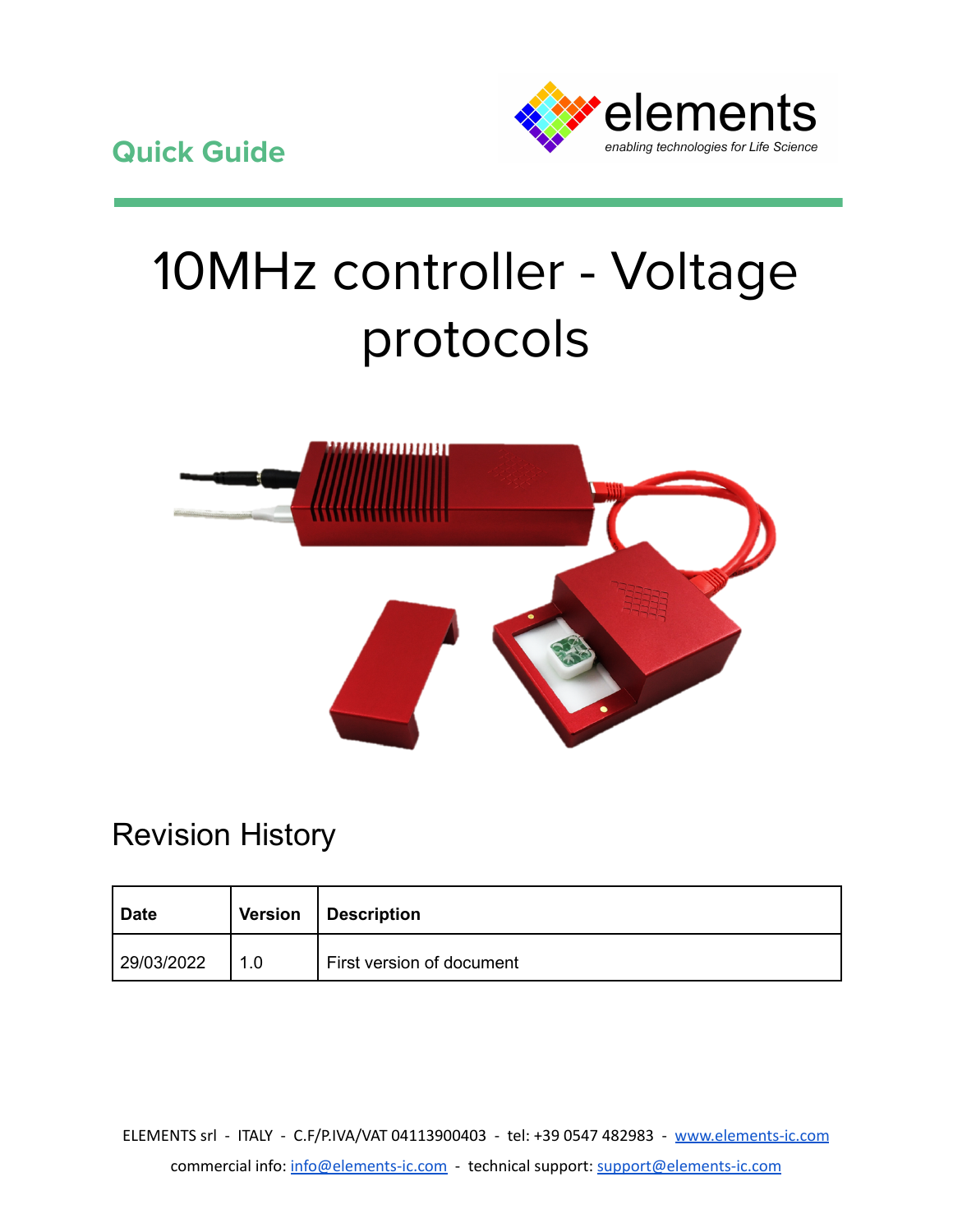

## Protocol design

The Voltage stimulus widget contains a complete set of parametric voltage stimulus protocols.

For each voltage protocol the different parameters represented in the protocol descriptive image can be set.

When the mouse hovers over the small voltage protocol image a bigger image appears. This image can be kept open by clicking on the small image and can be moved in a different position. This way, it will be easier to set all the parameters while keeping the bigger image opened for reference.



#### Holding Voltage

The holding voltage parameter is available for all protocols and has some additional controls with respect to other parameters:

- Lock/Unlock: the lock button **can** can be used to lock the holding voltage across protocols. If the holding voltage is locked its value is maintained when the user selects a different protocol, otherwise each protocol uses its own holding voltage value;
- Invert: the invert button  $\boxed{\pm}$  can be used to quickly change the polarization of the holding voltage, e.g. if Vhold = 100mV, the invert button sets Vhold =  $-100$ mV;
- Increase/decrease shortcuts: the shortcut CTRL + ArrowUp increases the holding voltage by 10mV, while CTRL + ArrowDown decreases the holding voltage by 10mV.

ELEMENTS srl - ITALY - C.F/P.IVA/VAT 04113900403 - tel: +39 0547 482983 - [www.elements-ic.com](http://www.elements-ic.com) commercial info: [info@elements-ic.com](mailto:info@elements-ic.com) - technical support: [support@elements-ic.com](mailto:support@elements-ic.com)